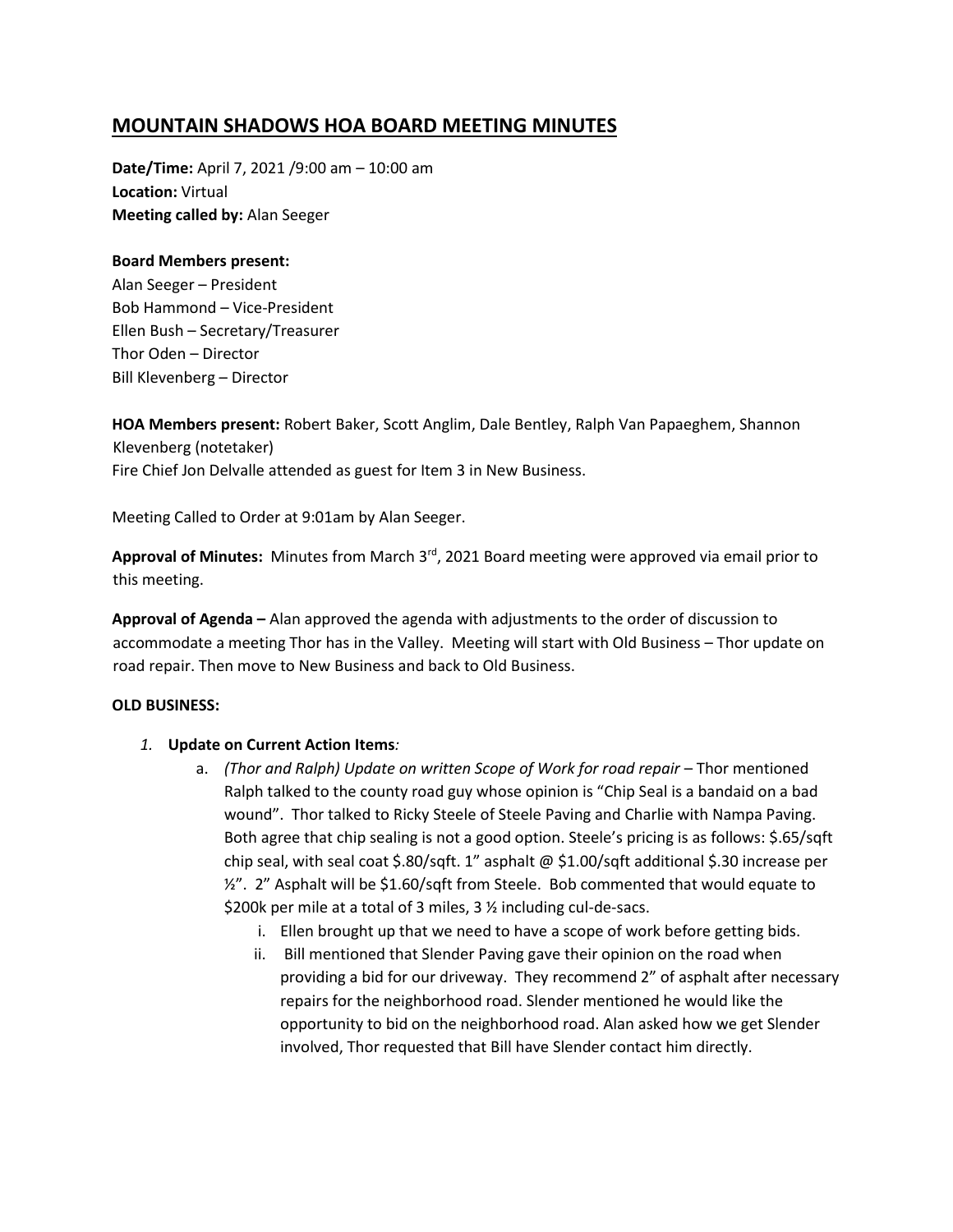- iii. Ellen confirmed that based on what has been said thus far we are getting pricing/scope of work based on Chip Seal, Seal Coat and Asphalt based on thickness. Thor said yes.
- iv. Bob mentioned he has a problem asking people to pay for a part of the road that does not go in front of their house. Ellen suggested we break out the scope of work based on roads sections to better allow us to determine cost and what will be done. Bob commented that can be done.
- v. Thor would like to wait for Charlie with Nampa Paving to give his opinion and costs on the roads. Over-all we will have the three companies provide pricing, Steele, Slender and Nampa Paving. Thor is roughly basing the roads on a 22 ft width noting that pricing is done by square foot.
	- 1. Thor also noted that it is best to do the asphalt when the ground and weather is warm for the product to cure properly.
- vi. Bob suggested that Thor get pricing on crack sealing now and felt we should get that done right away. Thor agreed and will get the necessary quotes. It is better if the crack sealing is done while it is still cooler.
- vii. Thor had hesitation on whether we will complete having the road done this year due to needing to get approval from the Association.
- viii. At 9:37 we returned to this so Alan could update Ralph on what was discussed and suggested that he get with Thor for further updates off-line.

## **NEW BUSINESS:**

# **2. (Ellen) Meter reading for 2021**

- a. At the time of the meeting Ellen had not contacted Darryl and Linda Denny to confirm their participation in managing the meter readings going forward. At this time, Ellen requested to confirm the number of times the HOA wants the meters read, in the past it has been 3 times a year. Alan recommends to Bob to challenge the water committee to participate in this task. Ellen interjected expressing the water committee is a technical advisory committee, this is a job best suited to an individual that is not in a technical advisory position. Bob expressed the main point of concern is one individual needs to be-in-charge of "The Spreadsheet" and providing that to Jim Sipple. Bob continued, as far a as the actual meter readings it comes down to who is available at the time this needs to be done.
	- i. Robert Baker volunteered to do water reading if someone would do it with him to show him the ropes.
	- ii. Bob will confirm with Darryl Denny on Monday, April  $12<sup>th</sup>$  2021, if he is willing to help with "The Spreadsheet"
	- iii. Ellen confirmed we will have three readings prior to moving to next topic.
- 3. **(Alan) Chief Jon Delvalle to present Fire Exercise May 15 -** 9:30am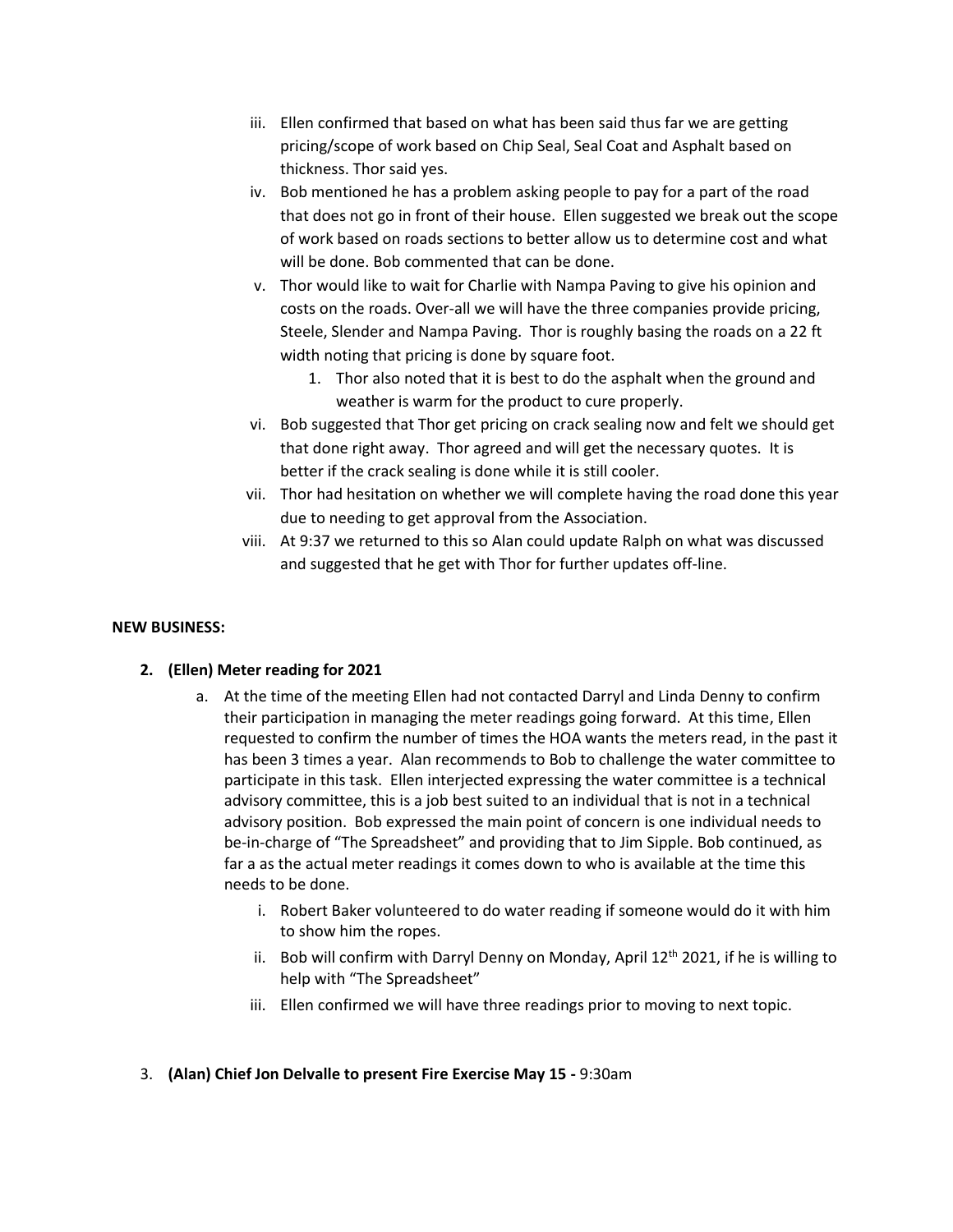- a. Chief Delvalle explained they are hosting the Boise County Annual Exercise. He was joining the HOA meeting today to see if any homeowners would be interested in assisting with this event. This would consist setting up a mock fire situation in the subdivision and transferring the authority to federal efforts when the fire moves from private property to Public Lands. The property owner will need to allow access for trucks and personnel as well as digging fire lines. They would also be creating whole subdivision evacuation plans. His preference are properties that boarder phase 4 or federal lands.
	- i. Bob noted that his property does not border either but more than happy to offer his 5 acres and provided contact detail.
	- ii. Alan mentioned he is happy to assist with this exercise as well and his property is on the "border".
	- iii. Ellen commented that if Thor is onboard, they can look at doing something between/behind their property lines.
	- iv. Bob offered to coordinate the meeting with Chief Delvalle between himself, Alan, Thor and Ellen. This meeting will be set sometime the week of April 12<sup>th</sup>, 2021.
	- v. Chief Delvalle expressed his appreciation for the willingness to help with this event. He also noted that there will be two exercises on May  $15<sup>th</sup>$  one in the morning and one in the evening mentioning during both times there will be emergency vehicles moving about the neighborhood.
	- vi. Chief Delvalle left the meeting at 9:36

# **4. (Bill) QuickBooks update recommendation 9:38am**

- **a.** Ellen introduced the topic by stating that the HOA had received a notice that the QuickBooks version we are using now is end-of-life. And requested Bill to provide options and present his findings.
- **b.** Bill presented the Pros of going to QuickBooks Online (QBO)
	- **i.** The HOA will have 3 logins.
	- **ii.** The data will not be on one single device removing potential for Single Point of Failure.
	- **iii.** This platform will work across various devices.
	- **iv.** Transition and training to new treasurer is a smooth process.
- **c.** Some of the Cons to the current set up include.
	- **i.** There is a SPOF the data is on one device. If something happens to that device how is that handled.
- **d.** Bob interjected at this point noting that he is a Mac guy and there are times he would like to be able to look at something. He then made a motion to go to QuickBooks Online. Bill 2<sup>nd</sup> the motion. Approved via unanimous vote.
- **e.** Bill will get with Cherry to make sure the transition to QBO is smooth and does not create a lot of extra work for her.

#### **OLD BUSINESS**

5. **(Ellen) Financial Report** 9:48am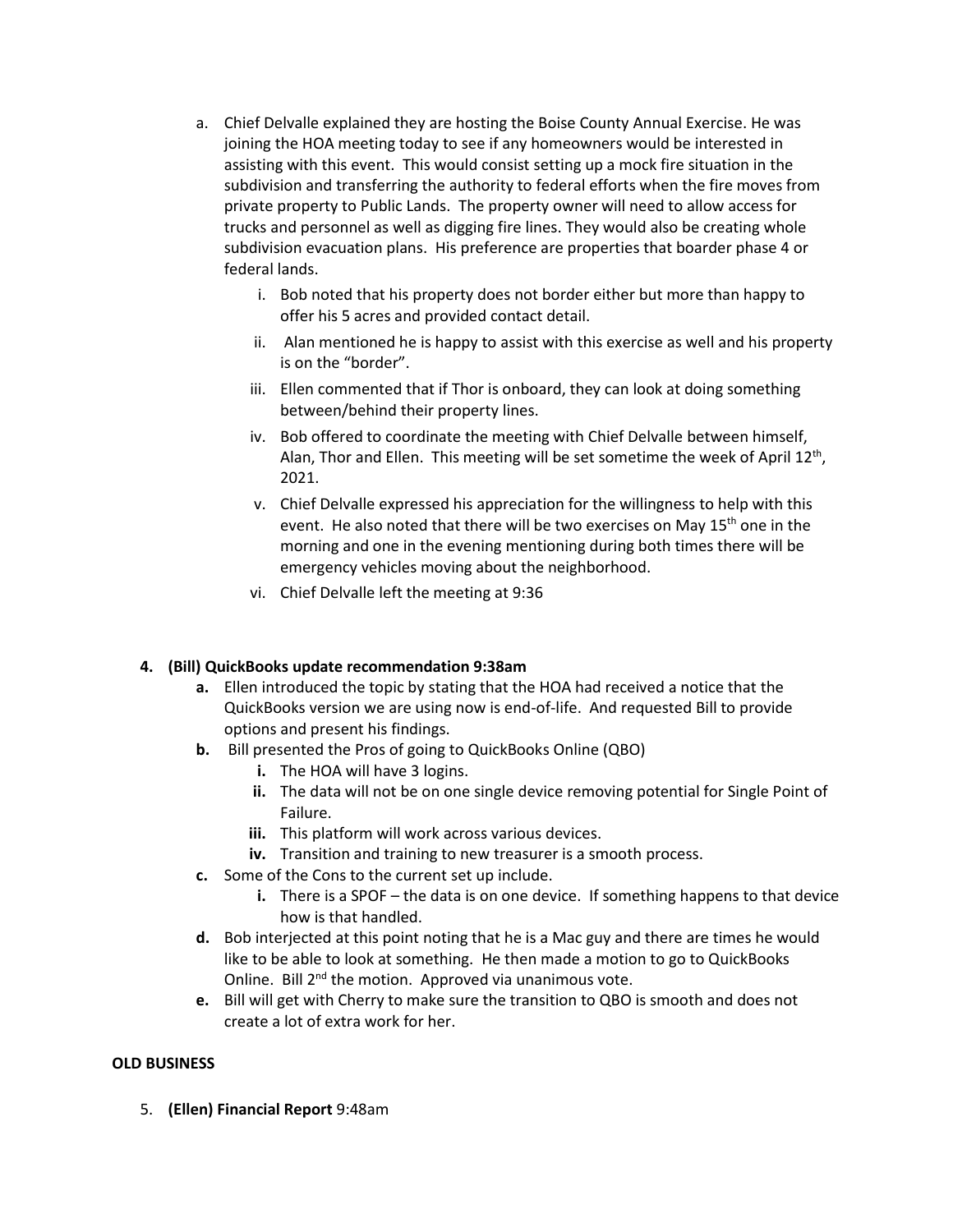- a. Ellen provided 5 individual PDF reports. Financial Report, Balance Allocation Report, Budget Overview, Job Status Report and Approved amount vs. Actual by Job.
- b. Note Operations Expense is over budgeted by \$3553.55. This is due to:
	- i. The insurance claim of \$5023.87, regarding job 'O2020-WH2 Bldg Repair, Fallen Tree'. There is a remaining amount of \$2153.09 to be paid, once the job is complete. You will see the majority of this amount is offset under Operations Income Insurance Claim-Damage.
	- ii. The unexpected expense of the mailboxes.
- c. Note Road Maintenance is over by \$11365.00. This is due to:
	- i. Road Repair was \$10k over the budgeted amount.
	- ii. Snow Removal is \$1665.00 over the budgeted amount. Per the contract between MSHOA and Paul Shepherd, the amount per hour increased this last 2020-2021 winter season. The amount per hour will increase again for the 2021-2022 winter season. This will need to be reviewed when the budget is created for the upcoming budget fiscal year (7/1/21-6/30-22).
- d. Job Status report
	- i. Need status on job 'O2020-WH2 Bldg Repair, Fallen Tree'. The full invoice has not been paid; waiting to pay once the job is complete, remaining amount \$2153.09. Please let Cherry know the status and if it's okay to write check.
	- ii. Ellen requested that the next water meter work to be done be included in the "jobs".
- e. Note The invoice for the remaining amount due for job 'A2020-WH2 Vibration/Swab', amount \$12332.31. If someone has this invoice, please forward to Cherry.
- f. Budget Overview
	- i. Ellen expressed this is a little tricky as the dues are tracked on a calendar year whereas the budget is tracked on a fiscal year being July to June.
	- ii. Ellen also reminded everyone a new budget will need to be presented at the Annual meeting.

# 6. **(Alan) Architectural Committee Report** 9:57am

- a. Alan informed the group there have been 2 approvals.
	- i. The Ramey's lot 5
	- ii. The Coldani's lot 71

# 7. **Update on Current Action Items Continued** 9:58

- *b. (Ellen) Annual Meeting planning*
	- i. Alan informed the group he received confirmation for the Pavilion.
	- ii. Ellen reviewed the Annual meeting planning spreadsheet with the group noting the dates when items are to be completed.
	- iii. Ellen will send a message to the community with the intent to rejuvenate interest in involvement.
	- iv. Ellen will send the Draft agenda for the annual meeting after next board meeting.